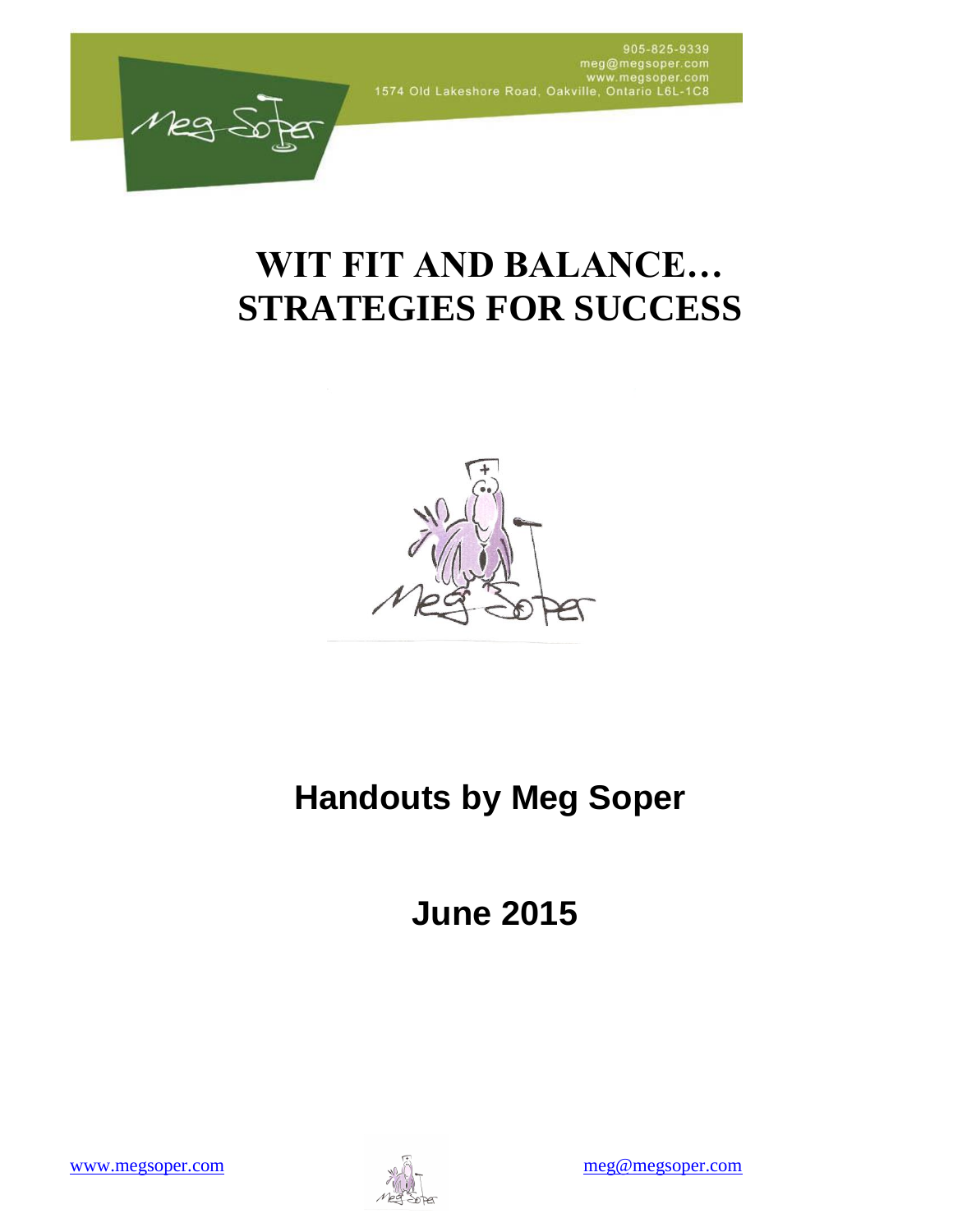## **FOUR KEY INGREDIENTS TO BE OUTSTANDING IN YOUR ROLE**

- BE GOOD AT WHAT YOU DO…ALWAYS LOOK FOR WAYS TO DO IT BETTER
- COMMUNICATE EFFECTIVELY
- LIVE IN BALANCE…TAKING CARE OF OTHERS BEGINS WITH TAKING CARE OF OURSELVES
- HUMOUR AND PERSPECTIVE…TO BE ABLE TO SEE THE LIGHT SIDE

## **Live in Balance**

- LEAVE TIME BETWEEN COMMITMENTS
- SHARE THE LOAD
- TAKE 30 MINUTES A DAY TO LOOK AFTER YOURSELF…TREAT IT LIKE ANY OTHER APPOINTMENT
- CONSIDER 30 MINUTES OUTSIDE FOR 30 DAYS

## **We can learn to figure out what makes us happy**

*"Joy cannot be found outside ourselves…it's not what we have that makes us happy. It's how what we have makes us feel that creates happiness." Brian Tracy*

## **Secret to Balance – Joy - Success**

*To truly balance your life, from time to time, you need to reassess your priorities. Decide which things in your schedule are important and which are not and get rid of some.*

## **Get Unstuck**

*We get used to doing things the same way...but we can get unstuck and open our minds to doing it differently. Be open to new ideas.* 

## **Meg's Daily Affirmation**

*Nobody said it would be easy…they just promised it would be worth it.* 

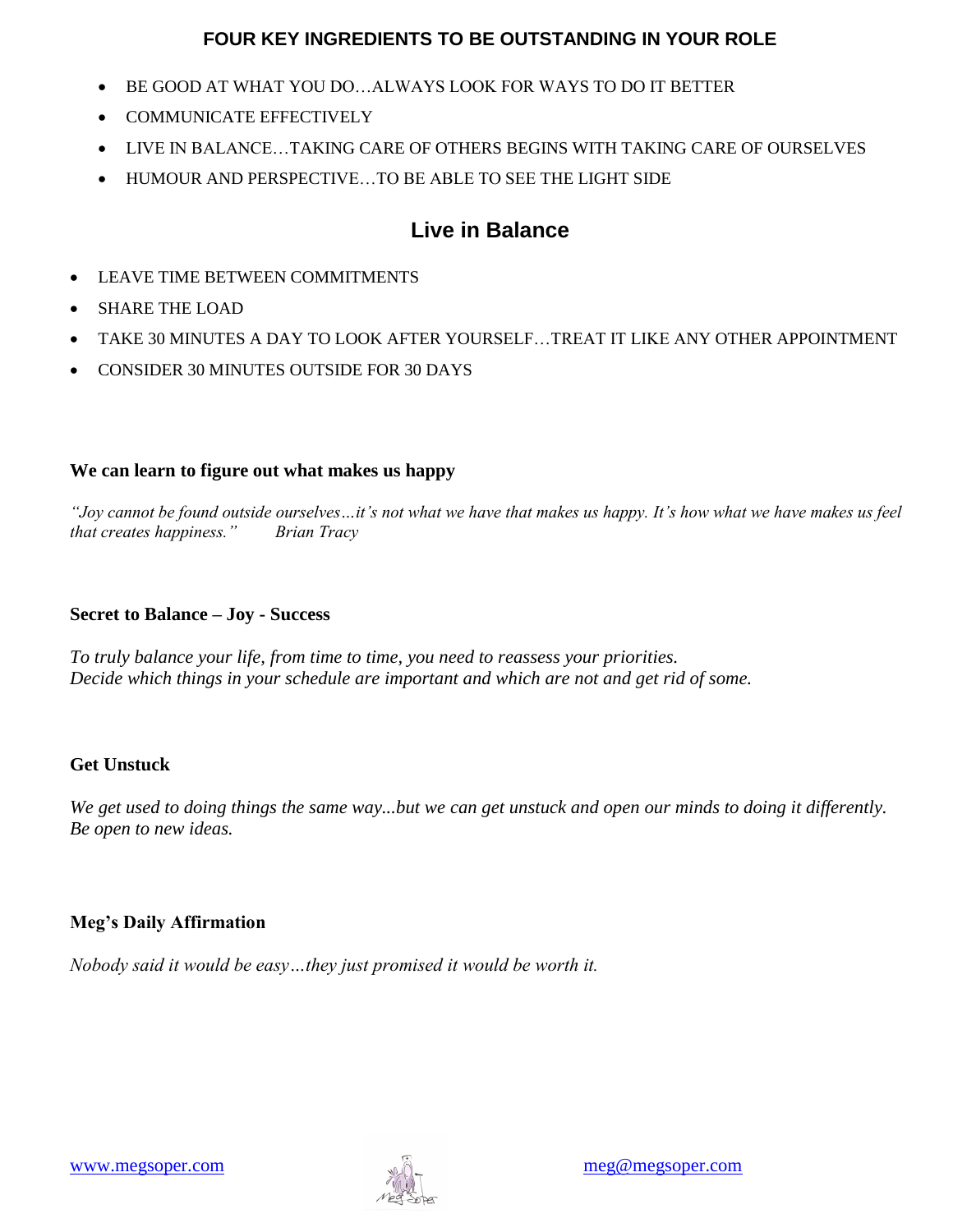## **Live in Balance…through Nutrition…Exercise**

The future is that time you will wish you had done the things you are not doing now. Make the time. We don't drive our cars until they run out of gas or oil...we maintain them so they don't give out. For us... we need to avoid taking on more and more stress until we reach the breaking point.

Eating well and moving your body are two of the best anti depressants that exist.

It takes 21 days to form a habit. To make a change…do something new for 21 days in a row…it will become a routine.

 Applying ONE good habit such as WALKING regularly can cut disease risk and improve our health. Research indicates after the age of 40 our metabolism rate slows down and we lose ½ pound of muscle a year. We get stuck doing the same thing. Be bold and make a change...we can always do it better...

January 2013 I wrapped my head around taking on this Challenge. At first I thought it would only be possible if I was asleep. But then I decided I had nothing to lose taking it on. The first few days were very challenging. It took about 3 days to come off sugar. The sugar cravings decreased around the  $3<sup>rd</sup>$  day. Then I started to feel the difference and noticed a number of positive changes. I had more energy, had minimal bloating and slept more soundly. As a result of those positive changes … I have instituted many of these guidelines. I encourage you to take this Challenge on and see if you feel any different as a result.

**The Eating Challenge** (follows the Paleo "Caveman Diet")

- **1. No Dairy**. Humans are the only species to continue to drink milk after infancy. After the age of two we lose the digestive enzyme rennin which is responsible for allowing us to digest milk. Dairy is an immune system stressor and everyone is allergic to cow diary to some extent. This includes milk, butter, cream, yogurt, ice cream, and cheese.
- **2. No Starches**. No corn products, no white potatoes, no rice, no breads. Try cauliflower (process it and spice it up).
- **3. No Processed Foods**. If it comes in the freezer section or in a box…don't eat it. Whenever a food is refined or processed … the natural fiber is taken out of it. Fiber is the part of any plant including sugar cane. Fiber is what balances our blood sugar.

Avoid all nitrates … especially in bacon and sausage. Grass fed and without nitrates is best.

- **4. No Grains**. Not even corn. Wheat has gluten and all grains have a very high glycemic index which means that these foods carry sugar too rapidly into the bloodstream, causing a spike and a crash.
- **5.** No Alcohol. Avoid booze completely during the challenge. When you are complete you may opt for organic red wine or aim to only have alcohol once or twice a week.
- **6. Eat Meat**. Try to focus on moderate to high animal protein. Eat a variety of poultry, seafood, red meats and eggs…grass fed if possible.
- **7. Eat Vegetables**. Eat as many and as much fresh or frozen vegetables you want. Go organic if you can.
- **8. Eat Fruit and Fruit Juices**. If you are trying to lose weight…limit your intake. Go for organic juices. Non blends with no added sugars. It's better if you juice it yourself.

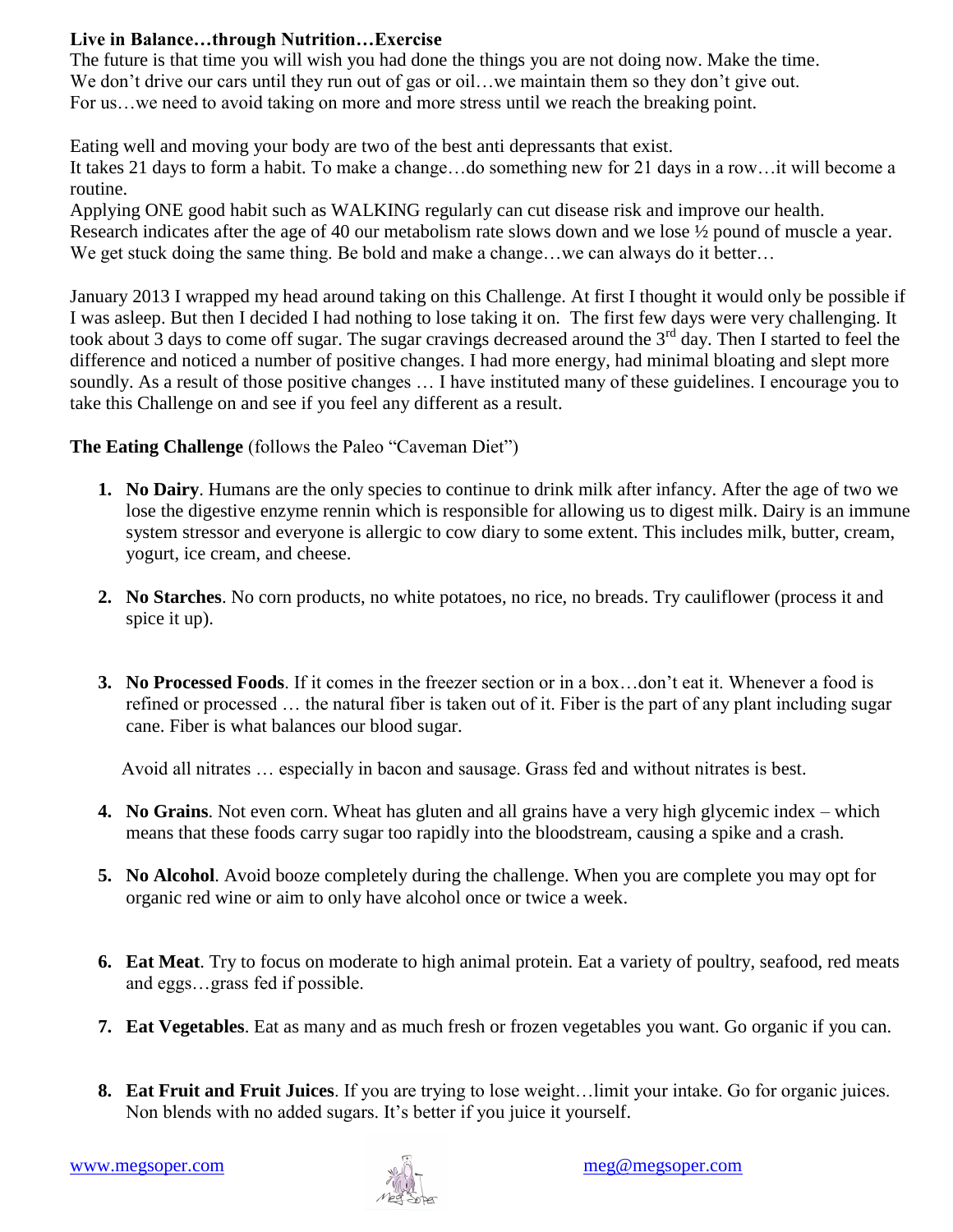- **9. Cook with high quality oils**. Good oils are coconut and organic olive oil. Avoid corn, cottonseed, peanut, soybean, rice bran, and wheat germ oils. Avoid any foods made with these oils…chips and mayo.
- **10. Sea Salt**. Do not use iodized salt. Go for unrefined sea salt. A good sea salt should be coarse and grey in color.

#### **Alkaline versus Acidic**

The body tries to maintain a healthy blood pH between 7.35 – 7.45. Stress, toxins and diet can affect that. An acidic pH can occur from an acid forming diet, emotional stress, toxic overload, and/or immune reactions or any process that deprives the cells of oxygen and other nutrients.

We are far more susceptible to fatigue and illness in an acidic environment.

To maintain health, the diet should consist of 60-70% alkaline forming foods and 30-40% acid forming foods. To restore health, the diet should consist of 80% alkaline forming foods and 20% acid forming foods.

#### **An example of Foods that are Alkaline:**

Vegetables Most Fruits Some legumes – peas, beans, lentils Herbs and Seasoning Almonds Sunflower Seeds Organic Yogurt (with live bacterial enzymes – probiotics) Most Herbal Tea

#### **An example of Foods that are Acidic**:

Red Meat Fish Eggs Poultry Wheat and Grains Milk – Dairy Processed Foods Black Tea Coffee Alcohol

Studies show that it takes 3 servings of vegetables and fruit to neutralize one serving of animal food.

## **CALCIUM**

If you are concerned abut cutting back on dairy...Here are some sources of calcium other than Dairy... Almond Milk Almond Butter Almonds Sesame Butter (Tahini) Tofu Sardines Green Leafy Vegetables Sunflower Seeds Flax Seed Orange Juice with calcium Salmon – canned with bones

[www.megsoper.com](http://www.megsoper.com/) and the same of the same of the same of the same of the same of the same of the same of the same of the same of the same of the same of the same of the same of the same of the same of the same of the same